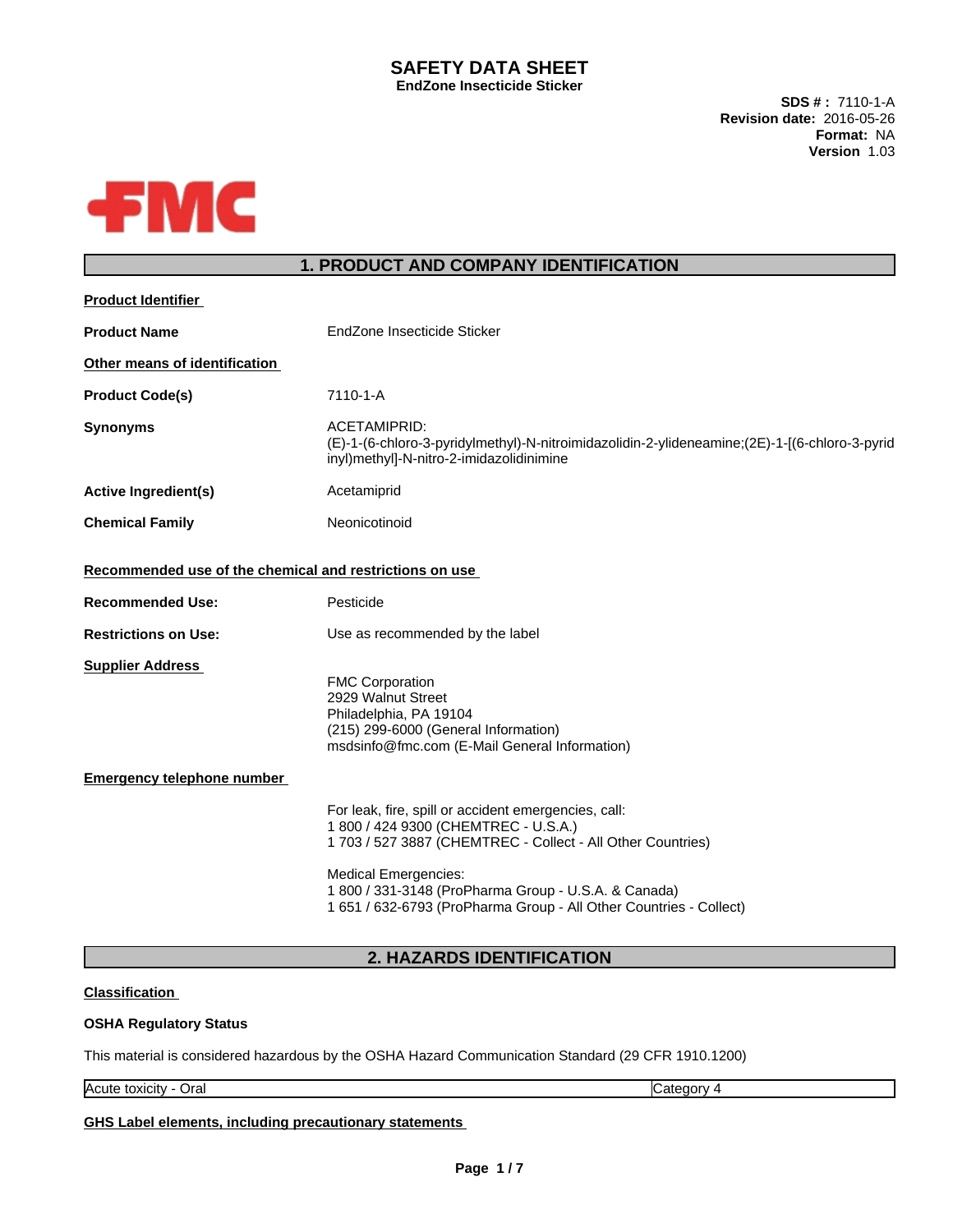#### **EMERGENCY OVERVIEW**

## **Warning**

**Hazard Statements** H302 - Harmful if swallowed **Physical Hazards** May form combustible dust concentrations in air



#### **Precautionary Statements - Prevention**

P264 - Wash face, hands and any exposed skin thoroughly after handling P270 - Do not eat, drink or smoke when using this product P301 + P312 - IF SWALLOWED: Call a POISON CENTER or doctor if you feel unwell P330 - Rinse mouth

#### **Precautionary Statements - Disposal**

P501 - Dispose of contents/container to an approved waste disposal plant

#### **Hazards not otherwise classified (HNOC)**

No hazards not otherwise classified were identified.

#### **Other Information**

No information available.

## **3. COMPOSITION/INFORMATION ON INGREDIENTS**

**Chemical Family** Neonicotinoid.

| Chen<br>$-10$<br>emical<br>name | ◠<br>n<br>--<br>. .                       | $M$ ainht % |
|---------------------------------|-------------------------------------------|-------------|
| Acetaminric<br>טווטו<br>าษ      | $\sim$ $\sim$<br>354<br>$-110$<br>ΖU<br>ື | .           |

Synonyms are provided in Section 1.

|                                                                | <b>4. FIRST AID MEASURES</b>                                                                                                                                                                                                                                              |
|----------------------------------------------------------------|---------------------------------------------------------------------------------------------------------------------------------------------------------------------------------------------------------------------------------------------------------------------------|
| <b>Eye Contact</b>                                             | Hold eyes open and rinse slowly and gently with water for 15 to 20 minutes. Remove<br>contact lenses, if present, after the first 5 minutes, then continue rinsing eye. Call a poison<br>control center or doctor for further treatment advice.                           |
| <b>Skin Contact</b>                                            | Take off contaminated clothing. Rinse skin immediately with plenty of water for 15-20<br>minutes. Call a poison control center or doctor for further treatment advice.                                                                                                    |
| <b>Inhalation</b>                                              | Not applicable.                                                                                                                                                                                                                                                           |
| Ingestion                                                      | Call a poison control center or doctor immediately for treatment advice Have person sip a<br>glass of water if able to swallow. Do not induce vomiting unless told to do so by a poison<br>control center or doctor Never give anything by mouth to an unconscious person |
| Most important symptoms and<br>effects, both acute and delayed | None known.                                                                                                                                                                                                                                                               |
| Indication of immediate medical                                | Treat symptomatically                                                                                                                                                                                                                                                     |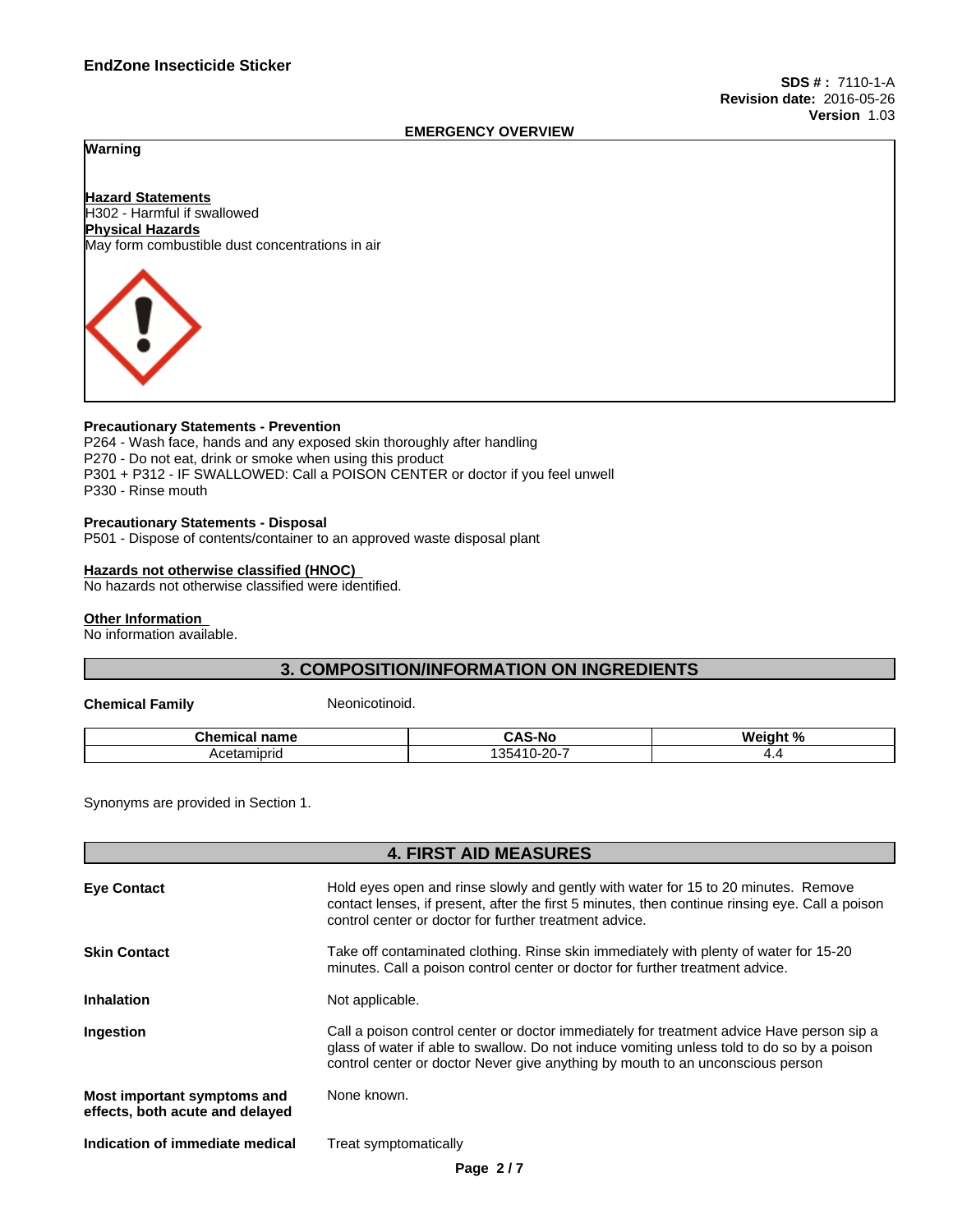#### **attention and special treatment needed, if necessary**

|                                                                                                            | <b>5. FIRE-FIGHTING MEASURES</b>                                                                                                                                                                                                                            |  |
|------------------------------------------------------------------------------------------------------------|-------------------------------------------------------------------------------------------------------------------------------------------------------------------------------------------------------------------------------------------------------------|--|
| <b>Suitable Extinguishing Media</b>                                                                        | Carbon dioxide (CO <sub>2</sub> ). Foam. Water spray. Dry powder.                                                                                                                                                                                           |  |
| <b>Specific Hazards Arising from the</b><br><b>Chemical</b>                                                | Not flammable                                                                                                                                                                                                                                               |  |
| <b>Explosion data</b><br><b>Sensitivity to Mechanical Impact</b><br><b>Sensitivity to Static Discharge</b> | Not sensitive.<br>Not sensitive.                                                                                                                                                                                                                            |  |
| Protective equipment and<br>precautions for firefighters                                                   | Wear self-contained breathing apparatus and protective suit.                                                                                                                                                                                                |  |
|                                                                                                            | <b>6. ACCIDENTAL RELEASE MEASURES</b>                                                                                                                                                                                                                       |  |
| <b>Personal Precautions</b>                                                                                | Isolate and post spill area. Wear suitable protective clothing, gloves and eye/face<br>protection. For personal protection see section 8.                                                                                                                   |  |
| <b>Other</b>                                                                                               | For further clean-up instructions, call FMC Emergency Hotline number listed in Section 1<br>"Product and Company Identification" above.                                                                                                                     |  |
| <b>Environmental Precautions</b>                                                                           | See Section 12 for additional Ecological Information.                                                                                                                                                                                                       |  |
| <b>Methods for Containment</b>                                                                             | Sweep up and shovel into suitable containers for disposal.                                                                                                                                                                                                  |  |
| Methods for cleaning up                                                                                    | Clean and neutralize spill area, tools and equipment by washing with water and soap.<br>Absorb rinsate and add to the collected waste. Waste must be classified and labeled prior<br>to recycling or disposal. Dispose of waste as indicated in Section 13. |  |
|                                                                                                            | 7. HANDLING AND STORAGE                                                                                                                                                                                                                                     |  |
| <b>Handling</b>                                                                                            | Do not contaminate other pesticides, fertilizers, water, food, or feed by storage or disposal.                                                                                                                                                              |  |
| <b>Storage</b>                                                                                             | Keep in a dry, cool and well-ventilated place. Keep away from open flames, hot surfaces<br>and sources of ignition. Keep out of reach of children and animals. Keep/store only in<br>original container.                                                    |  |
| Incompatible products                                                                                      | None known                                                                                                                                                                                                                                                  |  |
|                                                                                                            | 8. EXPOSURE CONTROLS/PERSONAL PROTECTION                                                                                                                                                                                                                    |  |
|                                                                                                            |                                                                                                                                                                                                                                                             |  |
| <b>Control parameters</b>                                                                                  |                                                                                                                                                                                                                                                             |  |

This product, as supplied, does not contain any hazardous materials with occupational exposure limits established by the region specific regulatory bodies.

#### **Appropriate engineering controls**

| <b>Engineering measures</b> | Apply technical measures to comply with the occupational exposure limits. When working in<br>confined spaces (tanks, containers, etc.), ensure that there is a supply of air suitable for |
|-----------------------------|-------------------------------------------------------------------------------------------------------------------------------------------------------------------------------------------|
|                             | breathing and wear the recommended equipment.                                                                                                                                             |

#### **Individual protection measures, such as personal protective equipment**

| <b>Eve/Face Protection</b>      | If there is a potential for exposure to particles which could cause eye discomfort, wear<br>chemical goggles. |
|---------------------------------|---------------------------------------------------------------------------------------------------------------|
| <b>Skin and Body Protection</b> | Wear suitable protective clothing. Protective shoes or boots.                                                 |
| <b>Hand Protection</b>          | Protective gloves                                                                                             |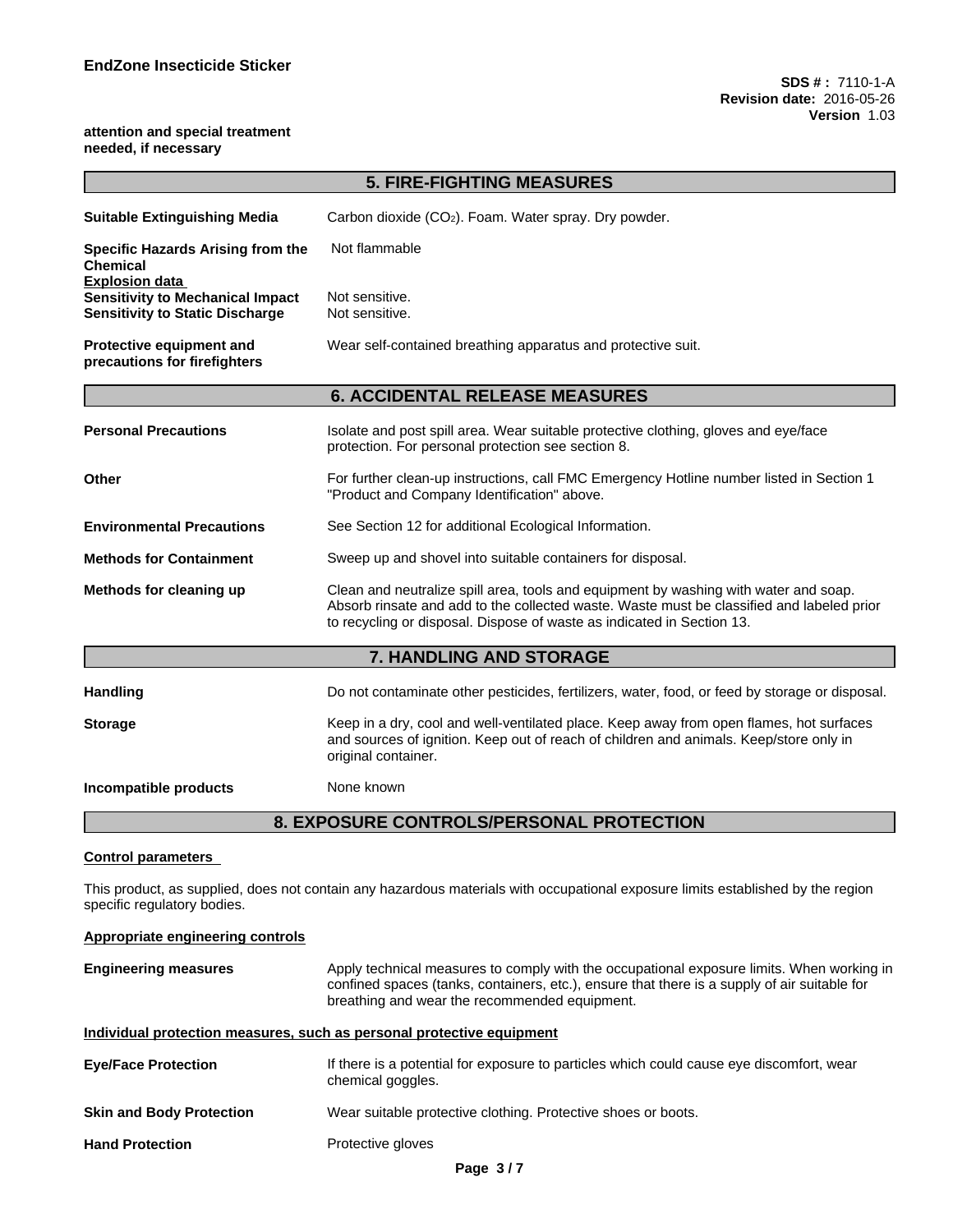| <b>Respiratory Protection</b> | If exposure limits are exceeded or irritation is experienced, NIOSH/MSHA approved<br>respiratory protection should be worn. Respiratory protection must be provided in<br>accordance with current local regulations.                                                                                                       |
|-------------------------------|----------------------------------------------------------------------------------------------------------------------------------------------------------------------------------------------------------------------------------------------------------------------------------------------------------------------------|
| <b>Hygiene measures</b>       | Clean water should be available for washing in case of eye or skin contamination. Wash<br>skin prior to eating, drinking, chewing gum or using tobacco. Shower or bathe at the end of<br>working. Remove and wash contaminated clothing before re-use. Launder work clothing<br>separately from regular household laundry. |
| <b>General information</b>    | If the product is used in mixtures, it is recommended that you contact the appropriate<br>protective equipment suppliers.                                                                                                                                                                                                  |

# **9. PHYSICAL AND CHEMICAL PROPERTIES**

#### **Information on basic physical and chemical properties**

| Appearance<br><b>Physical State</b><br>Color<br>Odor<br>Odor threshold<br>pН<br>Melting point/freezing point<br><b>Boiling Point/Range</b><br><b>Flash point</b><br><b>Evaporation Rate</b><br><b>Flammability (solid, gas)</b><br><b>Flammability Limit in Air</b><br><b>Upper flammability limit:</b><br>Lower flammability limit:<br>Vapor pressure<br><b>Vapor density</b><br><b>Density</b><br><b>Specific gravity</b><br><b>Water solubility</b><br>Solubility in other solvents<br><b>Partition coefficient</b><br><b>Autoignition temperature</b><br><b>Decomposition temperature</b><br><b>Viscosity, kinematic</b><br>Viscosity, dynamic<br><b>Explosive properties</b><br><b>Oxidizing properties</b><br><b>Molecular weight</b><br><b>Bulk density</b> | Clear Rectangular strip<br>Solid<br>Clear<br><b>Neutral</b><br>No information available<br>6.86<br>Not applicable<br>No information available<br>Not applicable<br>No information available<br>No information available<br>No information available<br>No information available<br>No information available<br>No information available<br>No information available<br>No information available<br>No information available<br>No information available<br>No information available<br>No information available<br>No information available<br>No information available<br>No information available<br>No information available<br>No information available<br>No information available<br>1.271 lb/cu ft |
|--------------------------------------------------------------------------------------------------------------------------------------------------------------------------------------------------------------------------------------------------------------------------------------------------------------------------------------------------------------------------------------------------------------------------------------------------------------------------------------------------------------------------------------------------------------------------------------------------------------------------------------------------------------------------------------------------------------------------------------------------------------------|-----------------------------------------------------------------------------------------------------------------------------------------------------------------------------------------------------------------------------------------------------------------------------------------------------------------------------------------------------------------------------------------------------------------------------------------------------------------------------------------------------------------------------------------------------------------------------------------------------------------------------------------------------------------------------------------------------------|
|--------------------------------------------------------------------------------------------------------------------------------------------------------------------------------------------------------------------------------------------------------------------------------------------------------------------------------------------------------------------------------------------------------------------------------------------------------------------------------------------------------------------------------------------------------------------------------------------------------------------------------------------------------------------------------------------------------------------------------------------------------------------|-----------------------------------------------------------------------------------------------------------------------------------------------------------------------------------------------------------------------------------------------------------------------------------------------------------------------------------------------------------------------------------------------------------------------------------------------------------------------------------------------------------------------------------------------------------------------------------------------------------------------------------------------------------------------------------------------------------|

# **10. STABILITY AND REACTIVITY**

### **Reactivity** Not applicable

**Chemical Stability** Stable under recommended storage conditions.<br>**Possibility of Hazardous Reactions** None under normal processing. **Possibility of Hazardous Reactions**<br>**Hazardous polymerization** Hazardous polymerization does not occur. **Conditions to avoid**<br> **Conditional Excessive heat**<br> **Incompatible materials**<br> **Alone known. Incompatible materials Hazardous Decomposition Products** None known based on information supplied.

## **11. TOXICOLOGICAL INFORMATION**

#### **Product Information**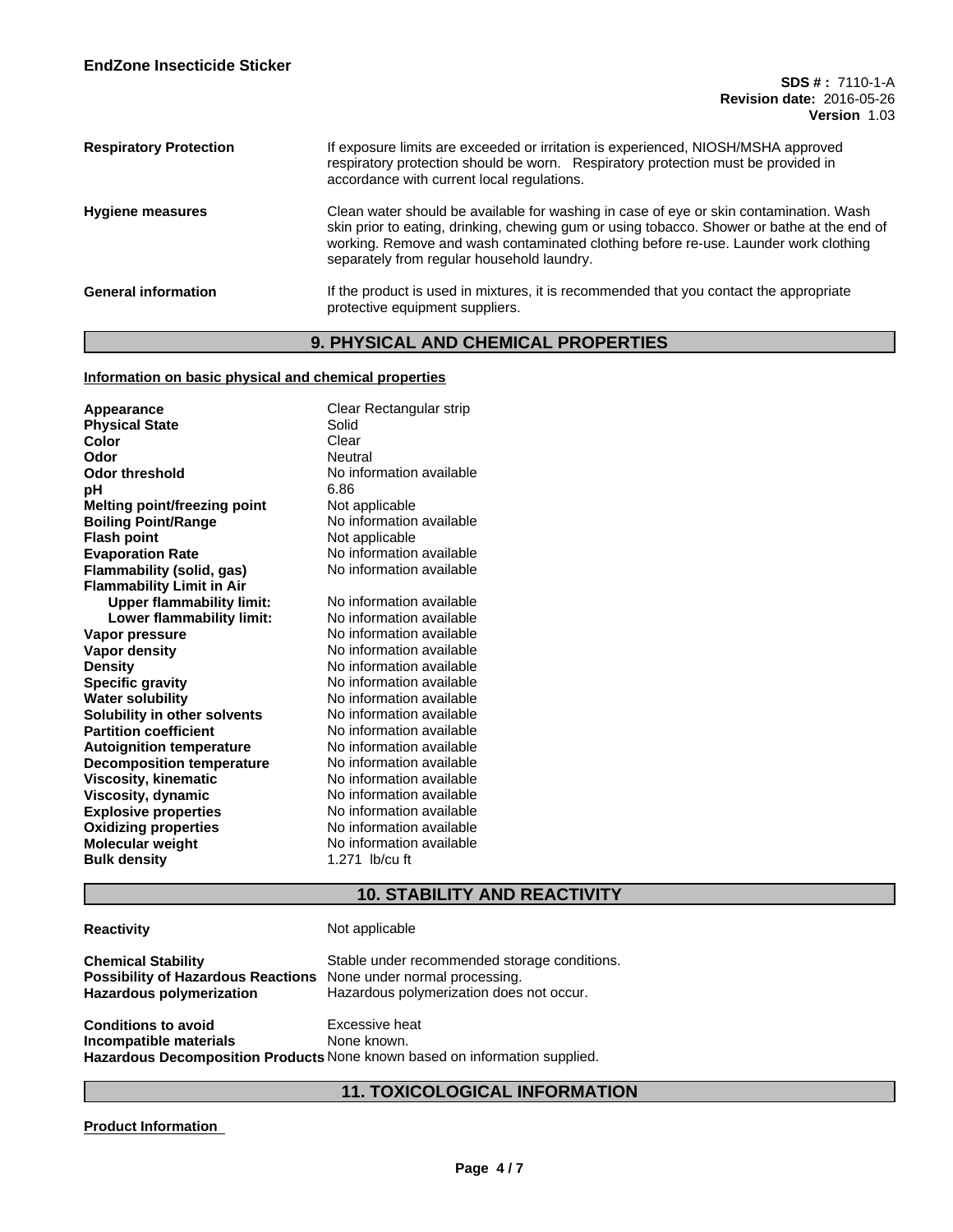| LD50 Oral<br><b>LD50 Dermal</b>      | $V$ cisivii 1.00<br>Acetamiprid: 146 -217 mg/kg (rat)<br>Acetamiprid: > 2000 mg/kg (rat)                                                           |  |
|--------------------------------------|----------------------------------------------------------------------------------------------------------------------------------------------------|--|
| <b>Sensitization</b>                 | Non-sensitizer                                                                                                                                     |  |
| Information on toxicological effects |                                                                                                                                                    |  |
| <b>Symptoms</b>                      | None known.                                                                                                                                        |  |
|                                      | Delayed and immediate effects as well as chronic effects from short and long-term exposure                                                         |  |
| <b>Chronic toxicity</b>              | Acetamiprid: Prolonged exposure in animal studies caused nonspecific toxicity observed as<br>decreases in body weight and food consumption.        |  |
| <b>Mutagenicity</b>                  | Acetamiprid. Not genotoxic in animal studies                                                                                                       |  |
| Carcinogenicity                      | Acetamiprid: No evidence of carcinogenicity from animal studies                                                                                    |  |
| <b>Neurological effects</b>          | Acetamiprid: Caused clinical signs of neurotoxicity (decreased locomotor activity, tremors)<br>in animal studies.                                  |  |
| <b>Reproductive toxicity</b>         | Acetamiprid: Reductions in pup weight, litter size, viability and weaning indices; delay in<br>sexual maturity endpoints.                          |  |
| <b>Developmental toxicity</b>        | Acetamiprid: Not teratogenic in animal studies.                                                                                                    |  |
| <b>STOT - single exposure</b>        | Not classified.                                                                                                                                    |  |
| <b>STOT - repeated exposure</b>      | Not classified.                                                                                                                                    |  |
| Target organ effects                 | Acetamiprid: No specific target organ toxicity; the liver effects were considered an adaptive<br>response to chemicals rather than frank toxicity. |  |
| <b>Neurological effects</b>          | Acetamiprid: Caused clinical signs of neurotoxicity (decreased locomotor activity, tremors)<br>in animal studies.                                  |  |

## **Aspiration hazard** No information available.

| <b>Chemical name</b> | <b>ACGIH</b> | <b>IARC</b> | .<br>. | $\sim$ un<br>שסט |
|----------------------|--------------|-------------|--------|------------------|
| Acetamiprio          |              | Group       |        |                  |
| 135410-20-           |              |             |        |                  |

#### **Legend:**

*IARC (International Agency for Research on Cancer) Group 2A - Probably Carcinogenic to Humans*

## **12. ECOLOGICAL INFORMATION**

#### **Ecotoxicity**

| Acetamiprid (135410-20-7) |                 |                |       |       |
|---------------------------|-----------------|----------------|-------|-------|
| Active Ingredient(s)      | <b>Duration</b> | <b>Species</b> | Value | Units |
| Acetamiprid               | 72 h EC50       | Algae          | >98.3 | mg/L  |
|                           | 96 h LC50       | Fish           | >100  | mg/L  |
|                           | 48 h LC50       | Crustacea      | 49.8  | mg/L  |
|                           | 21 d NOEC       | Fish           | 19.2  | mg/L  |
|                           | 21 d NOEC       | Crustacea      |       | mq/L  |

| <b>13. DISPOSAL CONSIDERATIONS</b> |                                                                                     |  |
|------------------------------------|-------------------------------------------------------------------------------------|--|
| <b>Mobility</b>                    | Acetamiprid: Moderately mobile. Has some potential to reach groundwater.            |  |
| <b>Bioaccumulation</b>             | Acetamiprid: The substance does not have a potential for bioconcentration.          |  |
| Persistence and degradability      | Acetamiprid: Non-persistent. Does not readily hydrolyze. Not readily biodegradable. |  |

Waste disposal methods **Improper disposal of excess pesticide**, spray mixture, or rinsate is prohibited. If these wastes cannot be disposed of by use according to label instructions, contact appropriate disposal authorities for guidance.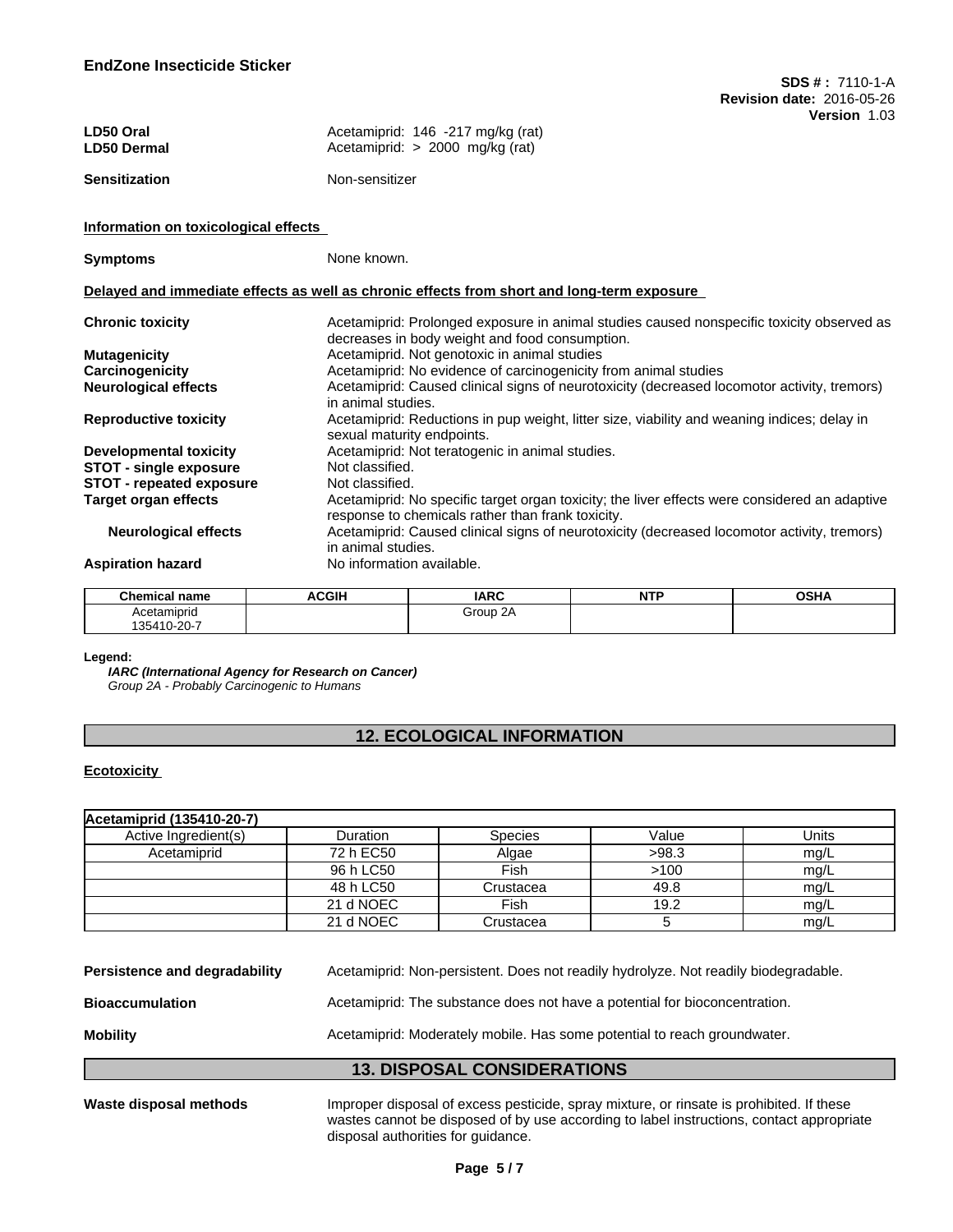**Contaminated Packaging** Containers must be disposed of in accordance with local, state and federal regulations. Refer to the product label for container disposal instructions.

### **14. TRANSPORT INFORMATION**

| <b>DOT</b>       | This material is not a hazardous material as defined by U.S. Department of Transportation<br>at 49 CFR Parts 100 through 185. |
|------------------|-------------------------------------------------------------------------------------------------------------------------------|
| <b>TDG</b>       | Not regulated                                                                                                                 |
| <b>ICAO/IATA</b> | Not regulated                                                                                                                 |
| <b>IMDG/IMO</b>  | Not regulated                                                                                                                 |

## **15. REGULATORY INFORMATION**

## **U.S. Federal Regulations**

#### **SARA 313**

Section 313 of Title III of the Superfund Amendments and Reauthorization Act of 1986 (SARA). This product does not contain any chemicals which are subject to the reporting requirements of the Act and Title 40 of the Code of Federal Regulations, Part 372

#### **SARA 311/312 Hazard Categories**

| Acute health hazard               | N٥ |  |
|-----------------------------------|----|--|
| Chronic health hazard             | N٥ |  |
| <b>Fire hazard</b>                | N٥ |  |
| Sudden release of pressure hazard | N٥ |  |
| <b>Reactive Hazard</b>            | N٥ |  |

#### **Clean Water Act**

This product does not contain any substances regulated as pollutants pursuant to the Clean Water Act (40 CFR 122.21 and 40 CFR 122.42).

#### **CERCLA**

This material, as supplied, does not contain any substances regulated as hazardous substances under the Comprehensive Environmental Response Compensation and Liability Act (CERCLA) (40 CFR 302) or the Superfund Amendments and Reauthorization Act (SARA) (40 CFR 355). There may be specific reporting requirements at the local, regional, or state level pertaining to releases of this material.

#### *FIFRA Information*

This chemical is a pesticide product registered by the Environmental Protection Agency and is subject to certain labeling requirements under federal pesticide law. These requirements differ from the classification criteria and hazard information required for safety data sheets, and for workplace labels of non-pesticide chemicals. Following is the hazard information as *required on the pesticide label:*

#### *CAUTION*

Harmful if swallowed or absorbed through the skin. Do not let children handle stickers. Do not handle stickers with wet hands. *This product is toxic to wildlife. This product is very toxic to bees.*

# **US State Regulations**

#### **California Proposition 65**

This product does not contain any Proposition 65 chemicals.

#### **U.S. State Right-to-Know Regulations**

This product does not contain any substances regulated by state right-to-know regulations